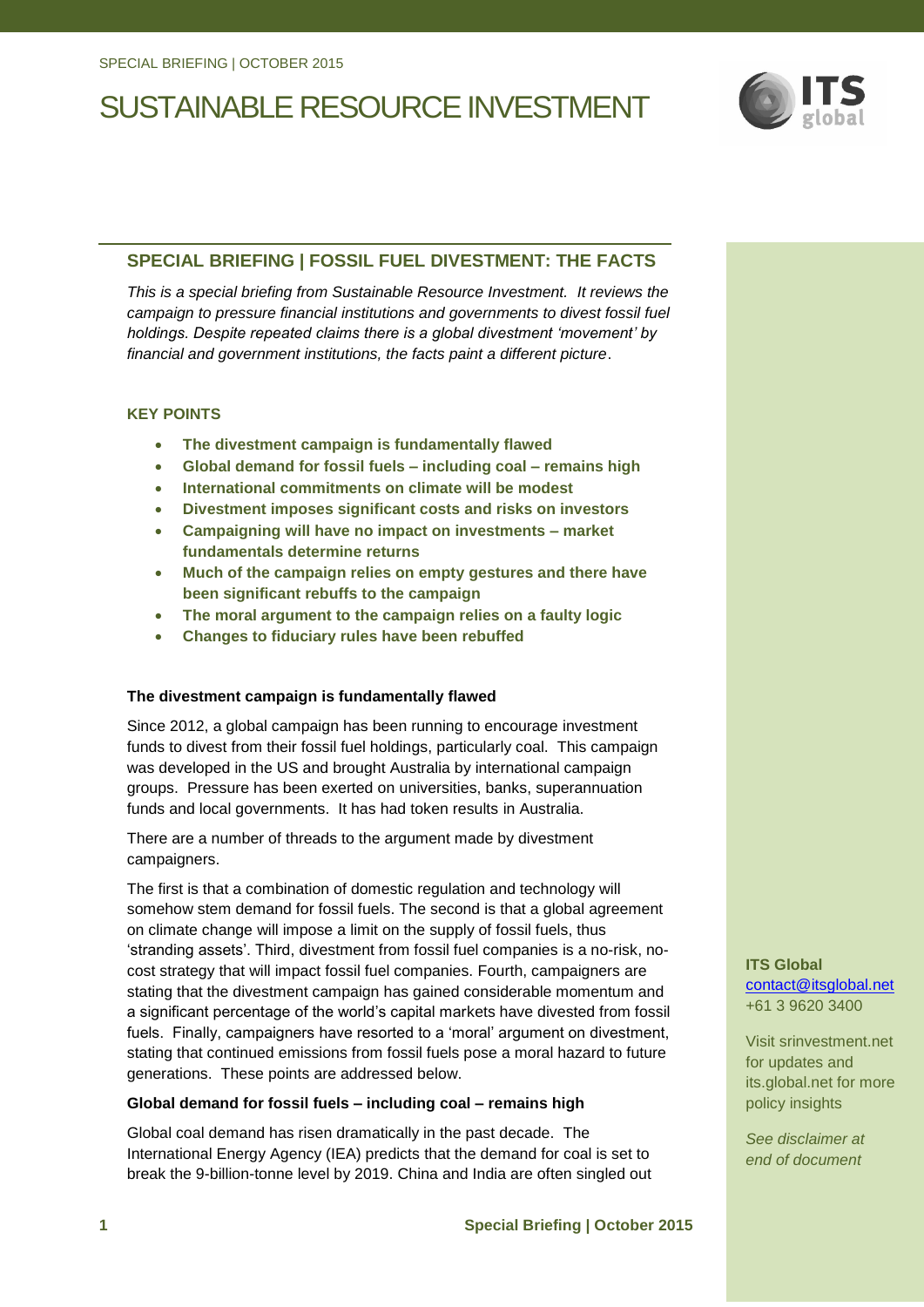

as big consumers of coal, but investment in new coal assets is also occurring among a much wider set of countries, including ASEAN. It experts coal demand to continue to increase across and China and non-OECD countries by more than 30 per cent over the next 25 years.



#### **Figure 1. World electricity generation by source, 2000-2040 (IEA)**

The World Resources Institute estimates that 1199 new coal plants are planned in 59 countries. The majority of these are in in developing countries such as China, India, Vietnam and Turkey. They are – for the most part – being backed by central governments rather than private interests in order to provide electricity to growing populations and the industrial sector.

It is clear that even if fossil fuel and coal divestments were sizeable, which they are not, they would not fundamentally reduce demand for fossil fuels in developing countries as they do not affect user demand, nor do they affect state financing.

#### **International commitments on climate will be modest**

A key component of the divestment campaign has been to imply that the UN climate change negotiations in Paris in December 2015 present a regulatory risk to investments in fossil fuel reserves, fossil fuel-based power generation and any associated infrastructure assets.

An international agreement on strategies to reduce greenhouse gas emissions is likely. However, these commitments will not be legally binding and they will be determined by national interest rather than international policy. Further, developing countries have it made clear their policies to manage emissions will not be at the expense of lower growth.

The most recent UN climate meeting in Germany provided a draft negotiating text, which provided a framework for countries to determine both their own levels of commitment, and the level of legal obligation associated with these commitments.

**ITS Global** [contact@itsglobal.net](mailto:contact@itsglobal.net) +61 3 9620 3400

Visit srinvestment.net for updates and its.global.net for more policy insights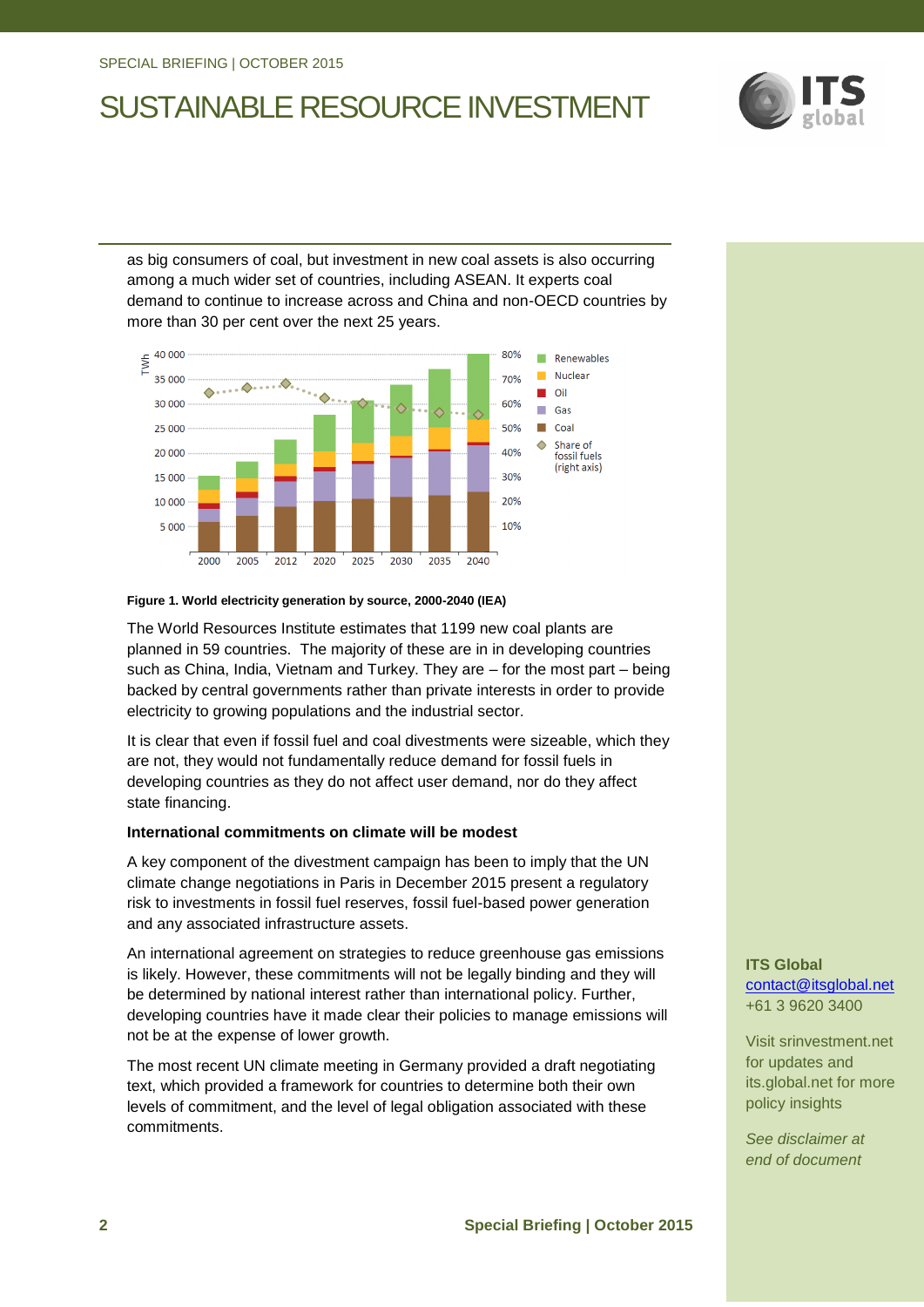

#### **Divestment imposes significant costs and risks on investors**

Investors seeking to comply with the goals of fossil fuel divestiture potentially incur three key types of costs:

*Trading costs*. Investors seek the best returns through commingled funds. Commingled fund offer benefits of scale, access to premier investment managers, and broad portfolio diversification. However, investors in comingled funds cannot dictate the guidelines of the fund; they can only choose whether or not to invest under guidelines specified by the fund manager. The 'mechanics' of this 'in-or-out' choice mean that if any institution decided to 'divest', the process would necessitate the 'termination' of existing managers and significant changes to the portfolio far disproportionate to the fossil fuel holdings. In other words, divesting would require the institution to change its entire investment strategy.

*Diversification costs*. No single piece of financial advice is more widely accepted by academics and investors than portfolio diversification to increase returns and manage risk. Despite some assertions to the contrary, logic and experience indicate that barring investment in a major, integral sector of the global economy would -- especially for a large endowment reliant on sophisticated investment techniques, pooled funds and broad diversification - comes at a substantial economic cost. It's hard to find managers who beat the market in general—all the more so when you are choosing from a small set of green funds.

*Compliance costs*. Management fees charged by mutual funds with an environmental focus appear to be, on average, greater than those funds without such a focus. Research by Professor Daniel Fischer (University of Chicago – see chart) indicates that the largest "green" funds have average expenses three times greater than those of the largest mutual funds that invest in energy firms.



**Figure 2: Optimal-Risk Adjusted Portfolio vs. Divested Portfolio (1965-2014) (Fisher)**

**ITS Global** [contact@itsglobal.net](mailto:contact@itsglobal.net) +61 3 9620 3400

Visit srinvestment.net for updates and its.global.net for more policy insights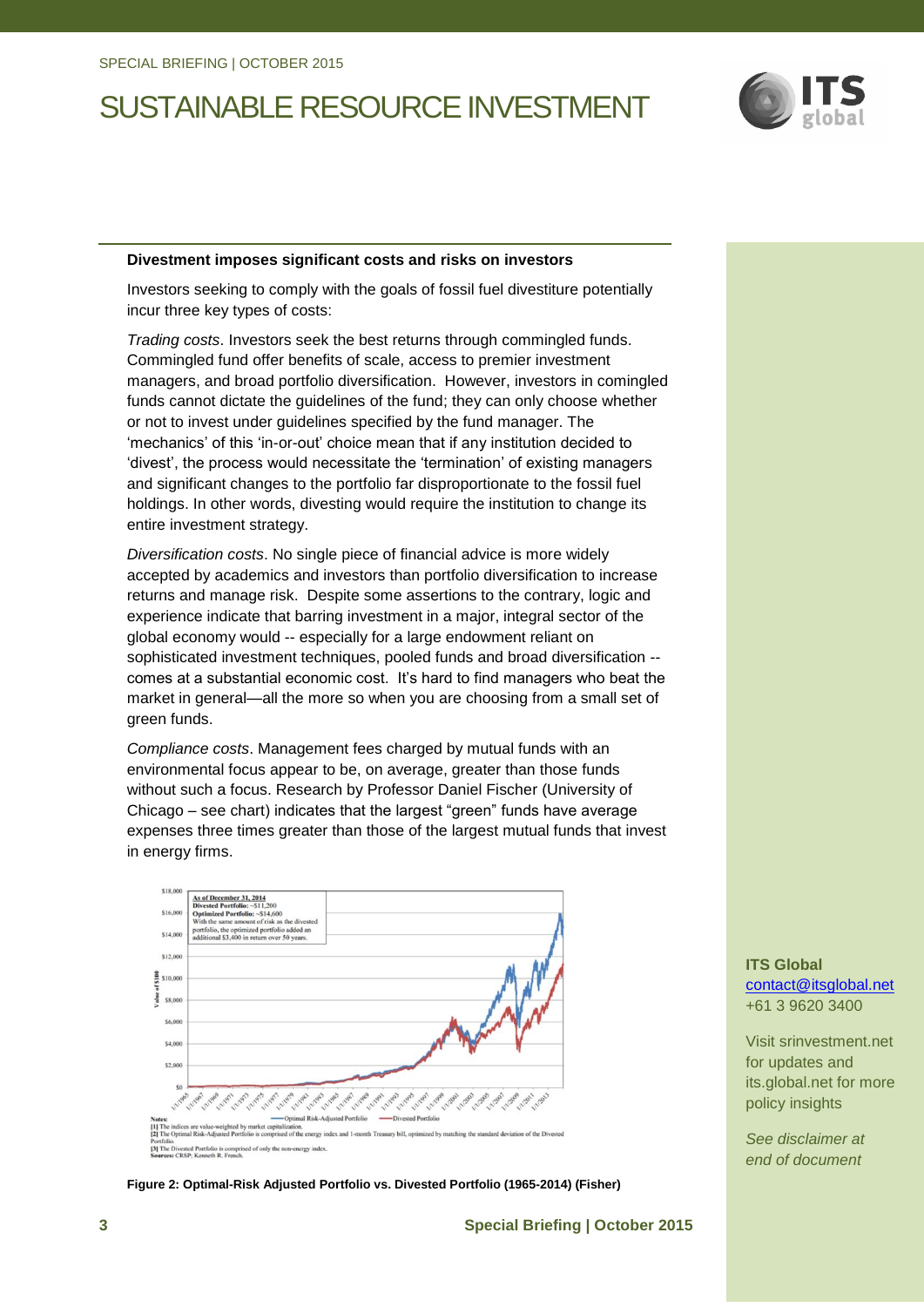

While each of the individual costs is meaningful in isolation, the cumulative costs have the potential to substantially impair the future value of investment funds - with virtually no discernible impact on the targeted companies. Fossil fuel divestiture is therefore unlikely to pass a cost-benefit test compared with alternative ways investors who so desire can promote environmental goals.

Examples of expected cost:

- Swarthmore College (largely considered the birthplace of the divestment movement) reported the cost of divesting would be about \$200 million across 10 years;
- Pomona College California would face a ten-year impact of US\$419 million;
- Harvard, Yale, MIT, Columbia, and NYU could collectively lose more than \$195 million every year if they were to divest from fossil-fuel related equities.

### **Campaigning will have no impact on investments – market fundamentals determine returns**

If Stanford's allocation percentages are used as a proxy for all university endowments, then the total financial muscle available to divest without leverage would be \$55 billion. Even with all university endowments, \$55 billion isn't enough to make a dent in the fossil fuel industry. In 2014, the aggregate market value of all fossil fuel companies approximately \$4.9 trillion.



#### **Figure 3: Summary of global oil and coal securities (Bloomberg)**

Unless a worldwide quorum of investors including sovereign wealth funds, pension funds, mutual funds, hedge funds, governments, and universities find

### **ITS Global** [contact@itsglobal.net](mailto:contact@itsglobal.net) +61 3 9620 3400

Visit srinvestment.net for updates and its.global.net for more policy insights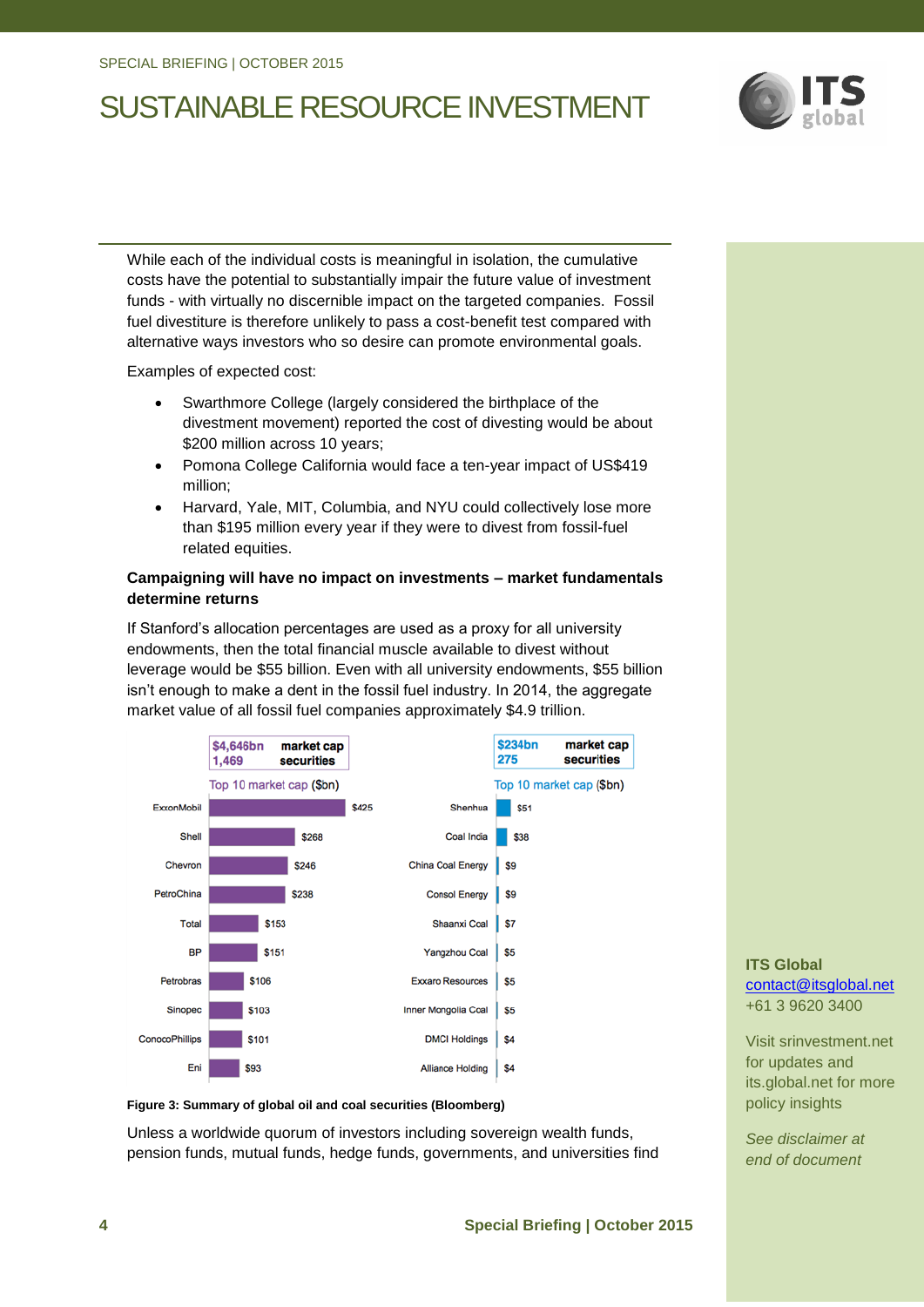

common ethical ground and divest together, the strategy is economically ineffective.

Further, because funds that divest are doing so on moral grounds rather than underlying business fundamentals, independent investors (with different environmental views) would likely purchase the divested shares (at a discount) and stabilize the market price. Stock prices are driven by fundamentals, not the decisions of particular investors to hold or sell.

The recent falls in commodity prices provide a particularly good example in this instance. The global fall in energy commodities has reduced the market value of many fossil fuel producers. Companies with stronger balance sheets and room for productivity gains have managed to weather the storm thus far. There have been some notable investor responses as a result. George Soros has taken a stake in two major US coal companies, Arch and Peabody. The Norwegian Sovereign Wealth Fund, which has been subject to the divestment campaign, has moved a noticeable portion of its investments into fossil fuel electricity generation from fossil fuel production – as generators are in a position to capitalise on low fossil fuel prices.

### **Much of the campaign relies on empty gestures**

Most announcements to divest have been restricted to not increasing investments. Claims of divestment also frequently are made when the portion invested in coal is insubstantial or even non-existent in the funds of medium to large institutions. In other words, the reports of divestment are frequently empty gestures.

A few examples:

- Stanford University's commitment to divest from coal represents a "small fraction" of the \$21.4 billion endowment managed by the university according to Lisa Lapin, a Stanford spokeswoman. Months after 'divesting' Stanford bought \$26.6 million in oil and gas companies.
- Oxford University committed to avoid direct investments in coal and oilsands companies in its \$2.6 billion endowment. Oxford, in fact, held none.
- Georgetown University said it would purge its \$1.5 billion endowment of direct coal holdings. The university later said the amount involved was "insubstantial;"
- The University of Otago in NZ used language that meant the trust did not have to move any of its fossil fuel holdings ;
- The University of California sold off \$200 million in endowment and pension fund holdings -- which total around \$100 billion -- in coal and oil sands companies, but the system still has some \$10 billion of investments in fossil fuels and related industries;
- Not long after the Norwegian sovereign wealth fund made its fossil fuels divestment announcement, critics revealed that the fund had

**ITS Global** [contact@itsglobal.net](mailto:contact@itsglobal.net) +61 3 9620 3400

Visit srinvestment.net for updates and its.global.net for more policy insights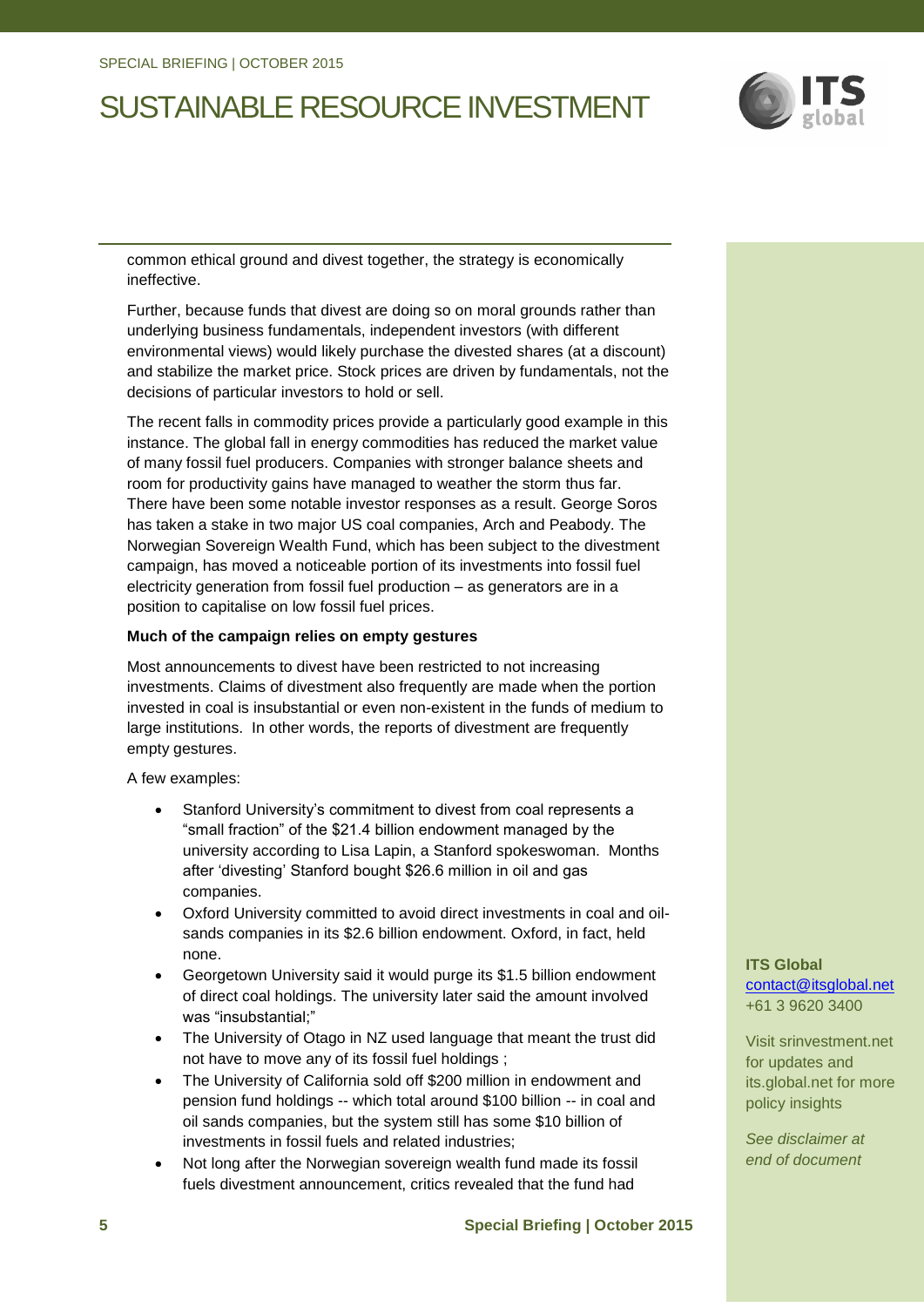

actually quietly increased its investments in coal. The report, Still Dirty, Still Dangerous, demonstrated that Norway had disinvested from coal mining to some extent but then increased its investments in fossil fuelbased energy generation, particularly in India and China.

Major investment holdings are not divesting their fossil-fuel holdings. This includes Harvard, Yale, the Bill and Melinda Gates Foundation, the Wellcome Trust.

Frank Wolak, an economics professor who directs Stanford's energy and sustainable development program said that "These efforts are pure window dressing … And, much to my surprise, the student groups are complicit in this deception." He concluded the drivers for this activity were to generate PR for both campaigners and institutions; but to avoid reducing the market value of the fund which would follow from full divestment.

### **There have been significant rebuffs to the campaign**

At a meeting in London between various campaign groups and the Sainsbury Family Charitable Trusts, activists gave a downbeat assessment of what is achievable through a divestment campaign.

The assessment was based on 'basic facts', 'simple arithmetic', and the continued confidence of the industry in the long-term viability of coal, oil and gas.

After the meeting, Mark Campanale of the Carbon Tracker Initiative said, "There are some signs of hope, but we're not seeing the City, as a group, changing its attitudes... And so, by default, they go back to business-as-usual, and Paris will not hit a home run."

Earlier this month, the London Pension Fund Authority (LPFA) rejected divestment despite pressure from campaigners and the London Assembly.

In a letter to its members, the LPFA wrote, '... we do not expect fund managers to specifically invest or divest in certain sectors, but they are expected to take a responsible investment approach instead.

"As a pension fund we have a fiduciary duty to make investments where we see the best return for our employers and members."

The LFPA's stance reflects that of a slew of other pension funds that includes California's two major pension funds systems and the World Bank, which has publically called on others to divest their holdings in fossil fuel.

The U.N. has also rejected divesting fossil fuels from its employee pension fund. As with the World Bank, the U.N.'s refusal to divest runs counter to its public stance on divestiture. The U.N. has endorsed "Global Divestment Day" and last year, U.N. Secretary General Ban Ki-moon urged companies to reduce or ditch fossil fuel investments.

**ITS Global** [contact@itsglobal.net](mailto:contact@itsglobal.net) +61 3 9620 3400

Visit srinvestment.net for updates and its.global.net for more policy insights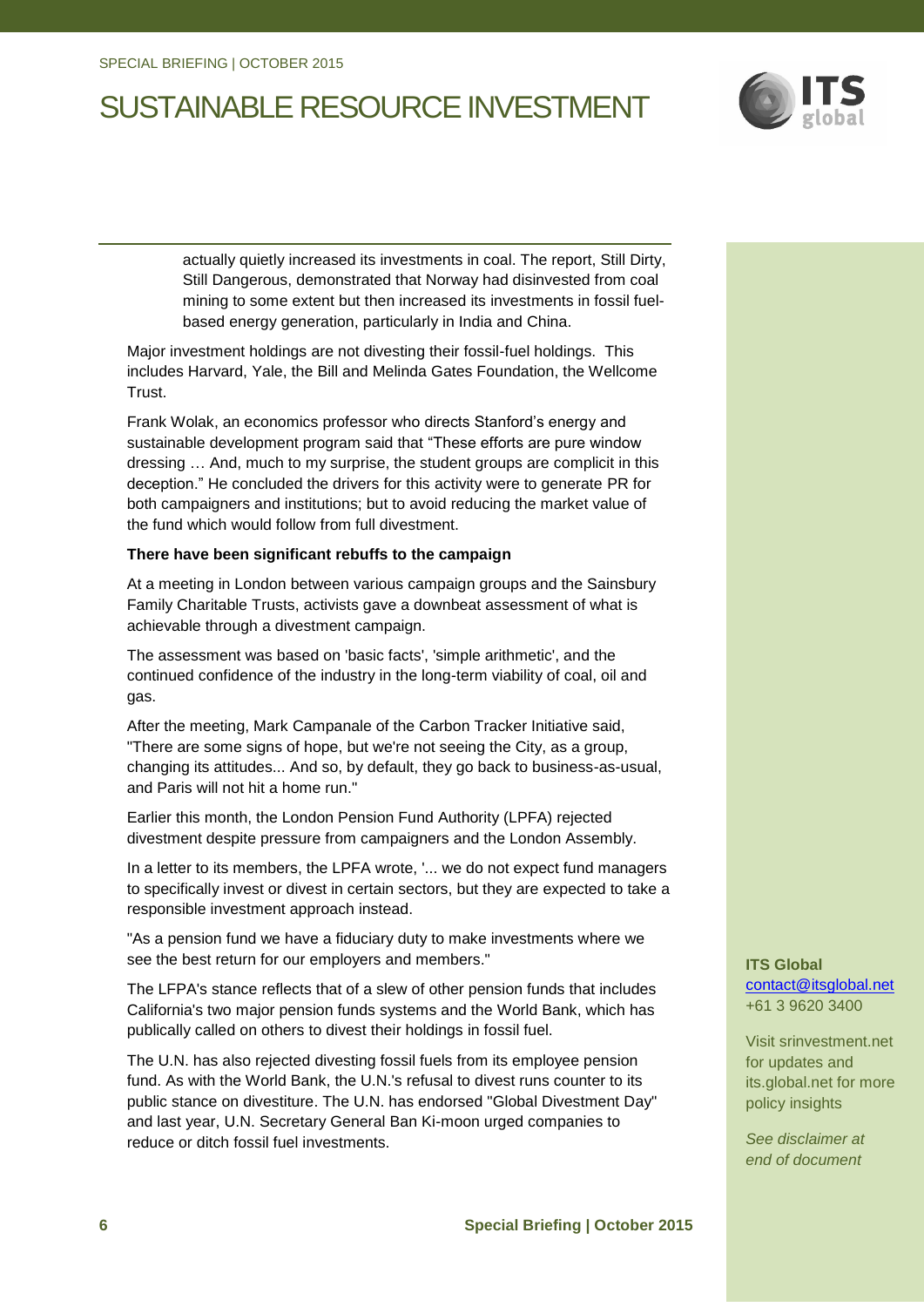

Vermont, the home state of 350.org founder, Bill McKibben, who was praised at the London meeting for "brilliantly unleashing the naive energy of a generation of students," has rejected fossil fuel divestment; as has his alma mater, Harvard, and the school where he currently teaches, Middlebury College.

### **The moral argument to the campaign relies on a faulty logic**

Campaigners have more recently resorted to 'moral' arguments behind the divestment campaign, and specifically that carbon emissions pose a threat to future generations and sustainable development more broadly. There are two aspects to this that should be considered.

First is that technology is making considerable inroads into reducing emissions.

Coal can be used in a sustainable way through the use of modern technology, including high energy low emissions (HELE) and carbon capture and storage (CCS). HELE coal-fired generation emits 20 to 25 percent less CO2. Moreover, HELE technology is a step on the pathway to the deployment of CCS technology. CCS technology at the Boundary Dam in Canada reduces the SO2 emissions from the coal process by 100 per cent; the CO2 by 90 per cent; and captures 1,000,000 tonnes of CO2 every year, which is the same as taking 250,000 cars off roads.

Second is that there is still a large percentage of the global population that does not have access to electricity.

India, for example, has around a 20 per cent of its population – approximately 230 million people – living in extreme poverty according to World Bank definitions. Somewhere between 250 million and 300 million people do not have access to electricity. Per capita emissions in India are particularly low because of this poverty rate; the average Indian's greenhouse emissions are about one-tenth of the average US citizen.

Access to a reliable electricity network will provide energy for hospitals, schools, businesses and homes. Primary energy consumption in India is expected to more than double between now and 2040; this will be dominated by coal simply because it is the cheapest and most reliable form of electricity. In this case the 'moral' question posed by divestment campaigners is ambiguous: should impoverished people be denied access to low-cost electricity?

### **Changes to fiduciary rules have been rebuffed**

Part of this moral argument is lobbying for a change to fiduciary rules such that fiduciaries must consider climate-related risks as part of their duty to investors, as well as maximising returns.

A recent speech by the Governor of the Bank of England about how to address the impacts of climate change attracted significant attention. The Bank has been lobbied by activists to alter fiduciary duty to allow financial advisors to

**ITS Global** [contact@itsglobal.net](mailto:contact@itsglobal.net) +61 3 9620 3400

Visit srinvestment.net for updates and its.global.net for more policy insights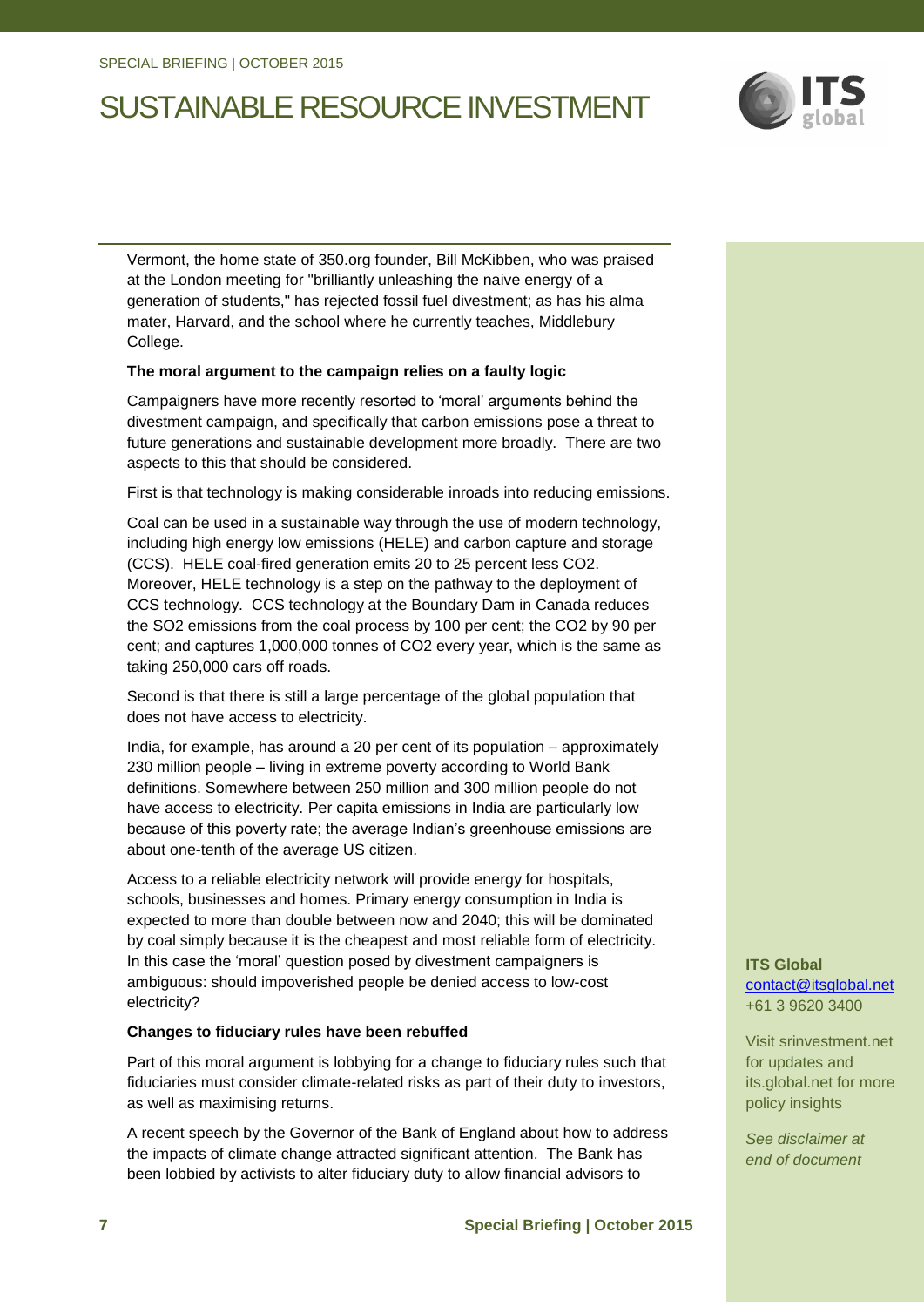

recommend divestment in investment funds. Much was made of his statement about how the impact of climate change had to be addressed by government authorities. His remarks on fiduciary duty were more telling.

"Some have suggested we ought to accelerate the financing of a low-carbon economy by adjusting the capital regime for banks and insurers. That is flawed. History shows the danger of attempting to use such changes in prudential rules – designed to protect financial stability – for other ends."

> **ITS Global** [contact@itsglobal.net](mailto:contact@itsglobal.net) +61 3 9620 3400

Visit srinvestment.net for updates and its.global.net for more policy insights